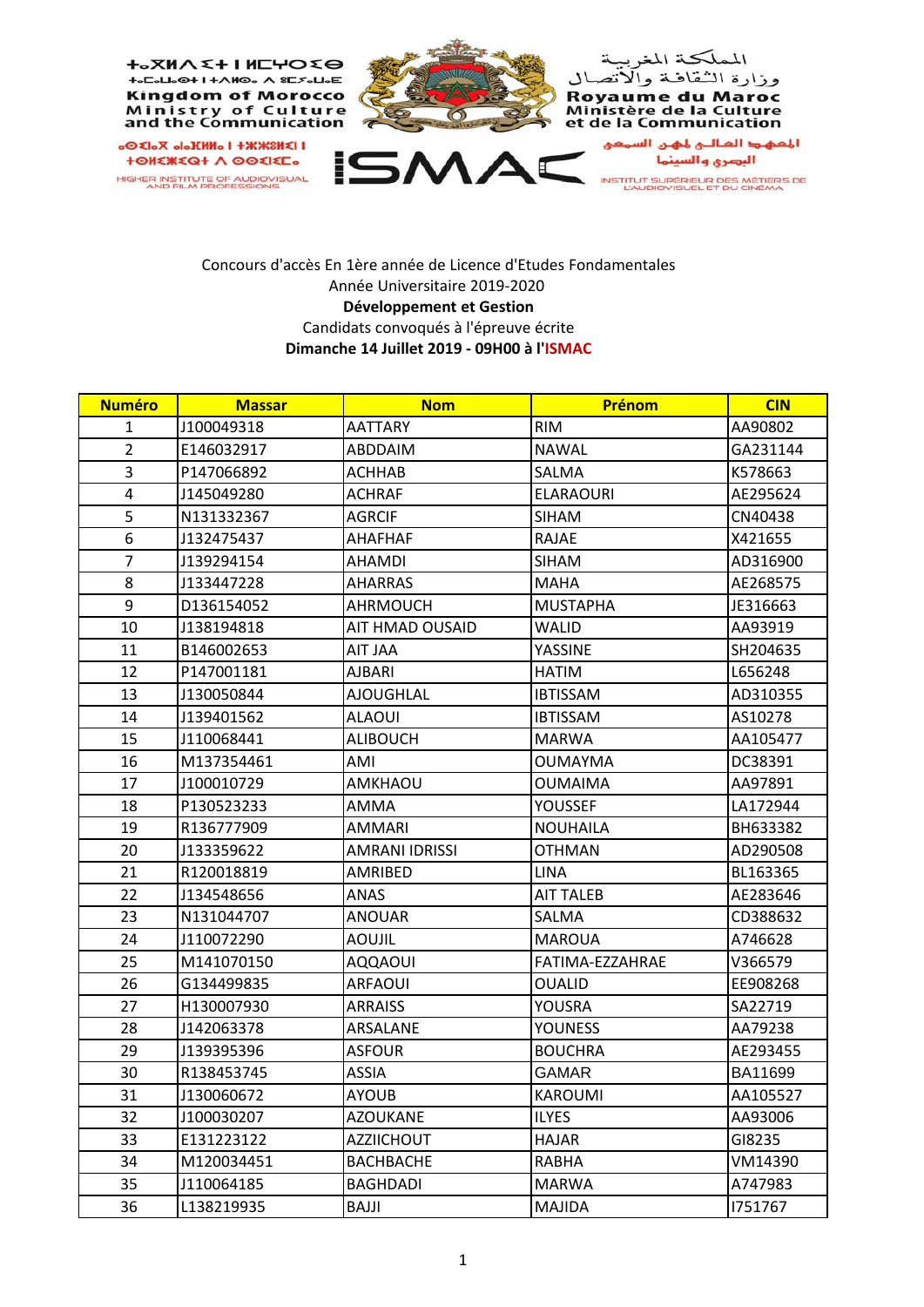

| 37 | R136233556 | <b>BALIRH</b>      | <b>HAJAR</b>       | <b>BA7782</b> |
|----|------------|--------------------|--------------------|---------------|
| 38 | K133423750 | <b>BANALLOUCHE</b> | <b>INTISSAR</b>    | HH180080      |
| 39 | L142048694 | <b>BANAN</b>       | FATIMA-EZZAHRA     | 1751908       |
| 40 | N132025680 | <b>BANAN</b>       | <b>FAIZA</b>       | CN43135       |
| 41 | J130005354 | <b>BASTAOUI</b>    | <b>HOUSSAM</b>     | AE254772      |
| 42 | J133517501 | <b>BATTAGI</b>     | <b>BOUTAINA</b>    | AE301802      |
| 43 | E148056551 | <b>BEKER</b>       | MOHAMMED           | 229284        |
| 44 | J110013296 | <b>BELATTAR</b>    | <b>FADWA</b>       | AA95848       |
| 45 | J131171771 | <b>BELHAMI</b>     | <b>BADR</b>        | AA99921       |
| 46 | R138782444 | <b>BELHARCHA</b>   | <b>MERYAM</b>      | BB194637      |
| 47 | D139787626 | <b>BELKORCHI</b>   | <b>FATIMA</b>      | BP265503      |
| 48 | L149040781 | <b>BENCHEIKH</b>   | <b>BOUTAINA</b>    | AD323120      |
| 49 | J100002980 | <b>BENDHAIBA</b>   | <b>NOHAILA</b>     | AD317657      |
| 50 | J139291498 | <b>BENIZZA</b>     | SALMA              | X416711       |
| 51 | F140049435 | <b>BENKHRABA</b>   | AYA                | TA153277      |
| 52 | R146050851 | <b>BENKIRAN</b>    | ANAS               | AD280005      |
| 53 | J130427231 | <b>BOUCHKIOUI</b>  | <b>MARWA</b>       | AD315799      |
| 54 | J110064123 | <b>BOUDOUMA</b>    | <b>ASMAE</b>       | AD274370      |
| 55 | N137333642 | <b>BOUHADDOUR</b>  | <b>KAOUTAR</b>     | CB332714      |
| 56 | H149063078 | <b>BOUHOU</b>      | <b>HANAA</b>       | FL100521      |
| 57 | J130016902 | <b>BOUIGDAD</b>    | <b>SOUFIANE</b>    | AA95049       |
| 58 | C148004629 | <b>BOUJAABA</b>    | ZAHRA              | JA189164      |
| 59 | J130035160 | <b>BOUKHARI</b>    | <b>ALAE EDDINE</b> | AA94999       |
| 60 | M134223538 | <b>BOUKHRIS</b>    | <b>NAIM</b>        | U200343       |
| 61 | J137249187 | <b>BOULHIA</b>     | YASSMINA           | AD317214      |
| 62 | E146101677 | <b>BOULIF</b>      | <b>MOHAMED</b>     | GJ60862       |
| 63 | S133104036 | <b>BOURASS</b>     | FATIMA-EZZAHRA     | Z649593       |
| 64 | D131305316 | <b>BOURKAA</b>     | <b>MARYAM</b>      | PB261831      |
| 65 | R135485628 | <b>BOUSSAKSOU</b>  | <b>NABIL</b>       | BK696956      |
| 66 | G132626724 | <b>BOUTABAA</b>    | <b>AZHAR RIM</b>   | EE663208      |
| 67 | J130429183 | <b>BOUTAIB</b>     | <b>CHADI</b>       | AA91624       |
| 68 | R132650387 | <b>BOUTALEB</b>    | <b>MAROUANE</b>    | BH624802      |
| 69 | E130257202 | <b>BOUZAYDA</b>    | <b>HAJAR</b>       | GA225783      |
| 70 | D132240716 | <b>BRAHIM</b>      | <b>BEN HADDOU</b>  | PA172578      |
| 71 | J135077222 | <b>CHAHDI</b>      | WIAM               | AE300297      |
| 72 | E138244646 | CHAIMAE            | <b>BOUIBES</b>     | GA229084      |
| 73 | R13430074  | CHAKDA             | <b>FATIMA</b>      | BB197710      |
| 74 | J136460521 | <b>CHAOUKI</b>     | <b>RIM IMANE</b>   | AA84556       |
| 75 | N137305151 | <b>CHARROUTI</b>   | <b>HAJAR</b>       | CD754155      |
| 76 | M134388745 | <b>CHEHBOUNI</b>   | CHAIMA             | EE657836      |
| 77 | J148020477 | <b>CHEMSI</b>      | WISSAL             | AS10775       |
| 78 | R131761052 | CHORFI             | SALMA              | BE902733      |
| 79 | G130555740 | <b>CHOUKHMANI</b>  | <b>HABIBA</b>      | EE904582      |
| 80 | E147179310 | <b>DAHMANE</b>     | <b>DIKRA</b>       | GK152808      |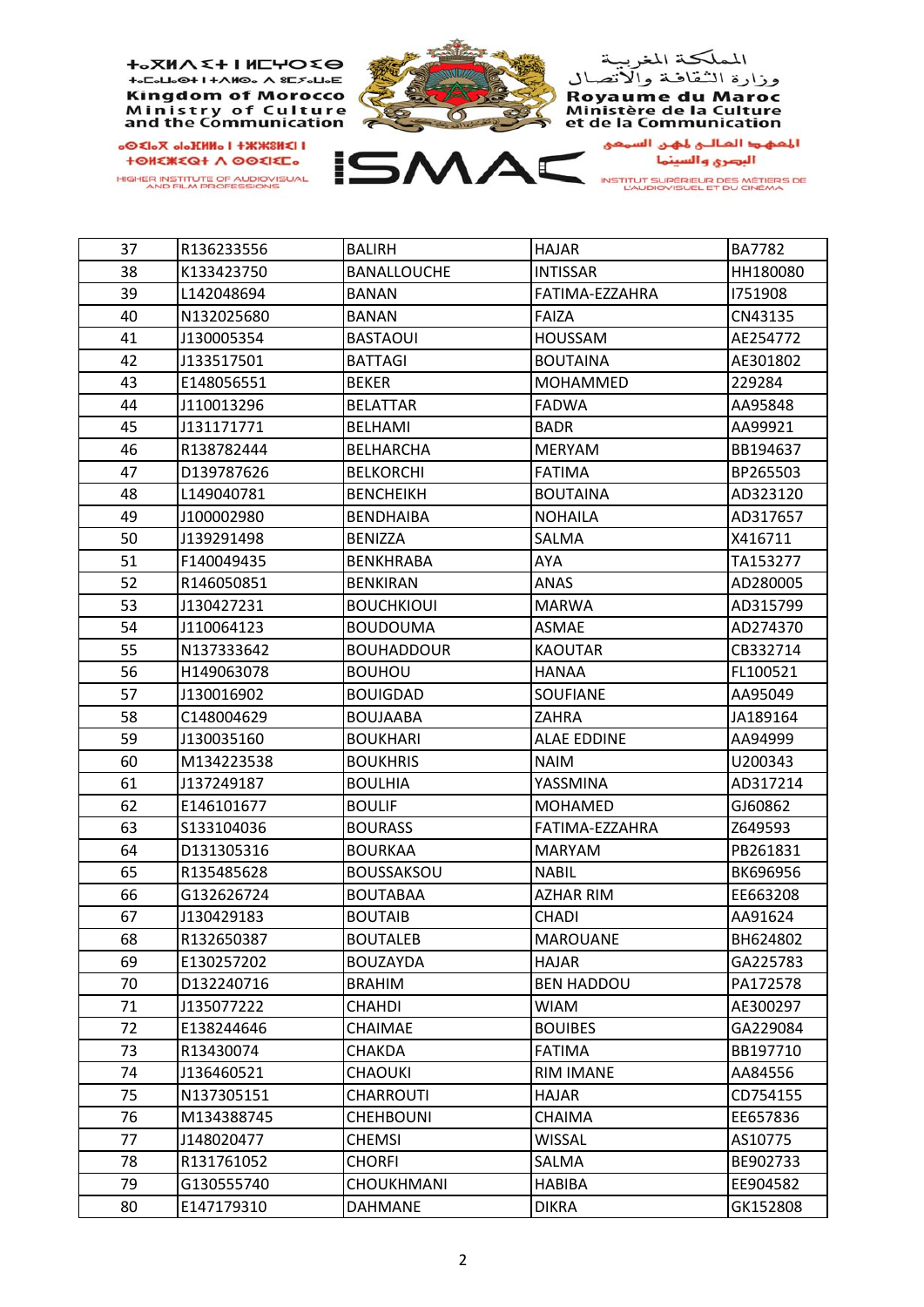

| 81  | S139268061 | <b>DANDANI</b>     | <b>CHAYMAE</b>       | ZT299520 |
|-----|------------|--------------------|----------------------|----------|
| 82  | E139237629 | <b>DAOUDI</b>      | FATIMA EZZAHRA       | GA234253 |
| 83  | J110011605 | <b>DARDOURI</b>    | <b>LOUBNA</b>        | AA100588 |
| 84  | J100062194 | <b>DARROUJI</b>    | <b>SALMA</b>         | AA102762 |
| 85  | S133424498 | <b>DRIOUACH</b>    | <b>HASSNAE</b>       | ZG153545 |
| 86  | J145020567 | <b>ECHATOUI</b>    | SOULAIMANE           | AS10652  |
| 87  | M131433478 | <b>EL ADNANI</b>   | YASSAMINE            | D871849  |
| 88  | J100025737 | EL ALAOUI          | <b>MERYEM</b>        | AA108513 |
| 89  | J130044484 | EL ALAOUI          | SALMA                | AA105339 |
| 90  | K130005311 | <b>EL ASSAL</b>    | <b>BOUCHRA</b>       | HH253315 |
| 91  | M135355271 | EL ASSIMI          | <b>DALIL</b>         | DC38871  |
| 92  | J120000631 | EL ATTAQ           | <b>NAJLAE</b>        | AA102630 |
| 93  | J130042373 | <b>EL ATTARI</b>   | <b>MAHA</b>          | AE296745 |
| 94  | J138535103 | <b>EL BACHA</b>    | SOUKAINA             | AS12284  |
| 95  | J141014671 | <b>EL BASRI</b>    | <b>KAWTAR</b>        | AY2299   |
| 96  | P134493692 | EL BEJNOUNI        | <b>HAMZA</b>         | LB231801 |
| 97  | M134531472 | <b>EL FAKIR</b>    | <b>MIRYAM</b>        | DI875    |
| 98  | R139921891 | <b>EL FELLAH</b>   | YASSINE              | BW2756   |
| 99  | F135388489 | EL HACHIMI         | <b>WISSAL</b>        | TA149068 |
| 100 | N132120447 | EL HAJJAM          | <b>HAFSA</b>         | CN44329  |
| 101 | N136065779 | EL HAJJAM          | <b>SAFAE</b>         | CN38430  |
| 102 | J130039889 | EL HARRAJ          | <b>FATIMAZAHRA</b>   | AE284073 |
| 103 | G137802996 | EL HILALI          | <b>CHADIA</b>        | N442891  |
| 104 | N138127115 | EL HOUARI          | <b>WYDAD</b>         | CD678677 |
| 105 | P148076847 | <b>EL KADI</b>     | <b>MINA</b>          | LC336396 |
| 106 | P137121092 | <b>EL KHASSAR</b>  | <b>MAHA</b>          | LB231142 |
| 107 | R140064572 | EL MABROUKI        | LAMIAE               | BW6803   |
| 108 | J133111109 | EL MASSAADI        | ZAINAB               | AD315239 |
| 109 | M133195247 | EL MASSAOUDI       | <b>WARDA</b>         | U122314  |
| 110 | J132520591 | EL MBARKI          | ZIAD                 | AE292063 |
| 111 | J135517198 | EL MEHDI           | <b>KANDI</b>         | AA109645 |
| 112 | F147014531 | EL MOUMENY         | CHADIA               | QB40010  |
| 113 | G134234034 | EL MOUNAOUI        | SOUKAINA             | EE658659 |
| 114 | J136429052 | EL MOUNTASSIR      | <b>OMAR</b>          | AE200825 |
| 115 | R139397344 | EL MOUTAOUAKIL     | SALMA                | BB186444 |
| 116 | M130108714 | EL OUARDI          | <b>IMAN</b>          | D859917  |
| 117 | M133306937 | EL RBIB            | <b>FATIMA ZAHRAE</b> | VA148748 |
| 118 | F139161251 | EL-AAKAZI          | <b>ISSAM</b>         | WA288903 |
| 119 | L142034092 | <b>ELAYACHI</b>    | <b>TAHA AMINE</b>    | ID105869 |
| 120 | J134428811 | <b>ELBAAKILI</b>   | <b>GHIZLANE</b>      | AE295988 |
| 121 | G139321982 | <b>ELBAHANOURI</b> | HAFSA                | EE916943 |
| 122 | C137126373 | ELFERYADI          | <b>BELKACEM</b>      | JA185823 |
| 123 | J131379735 | <b>ELHOU</b>       | MANAL                | AS12137  |
| 124 | G136701713 | ELJABALY           | <b>ILHAM</b>         | EC57295  |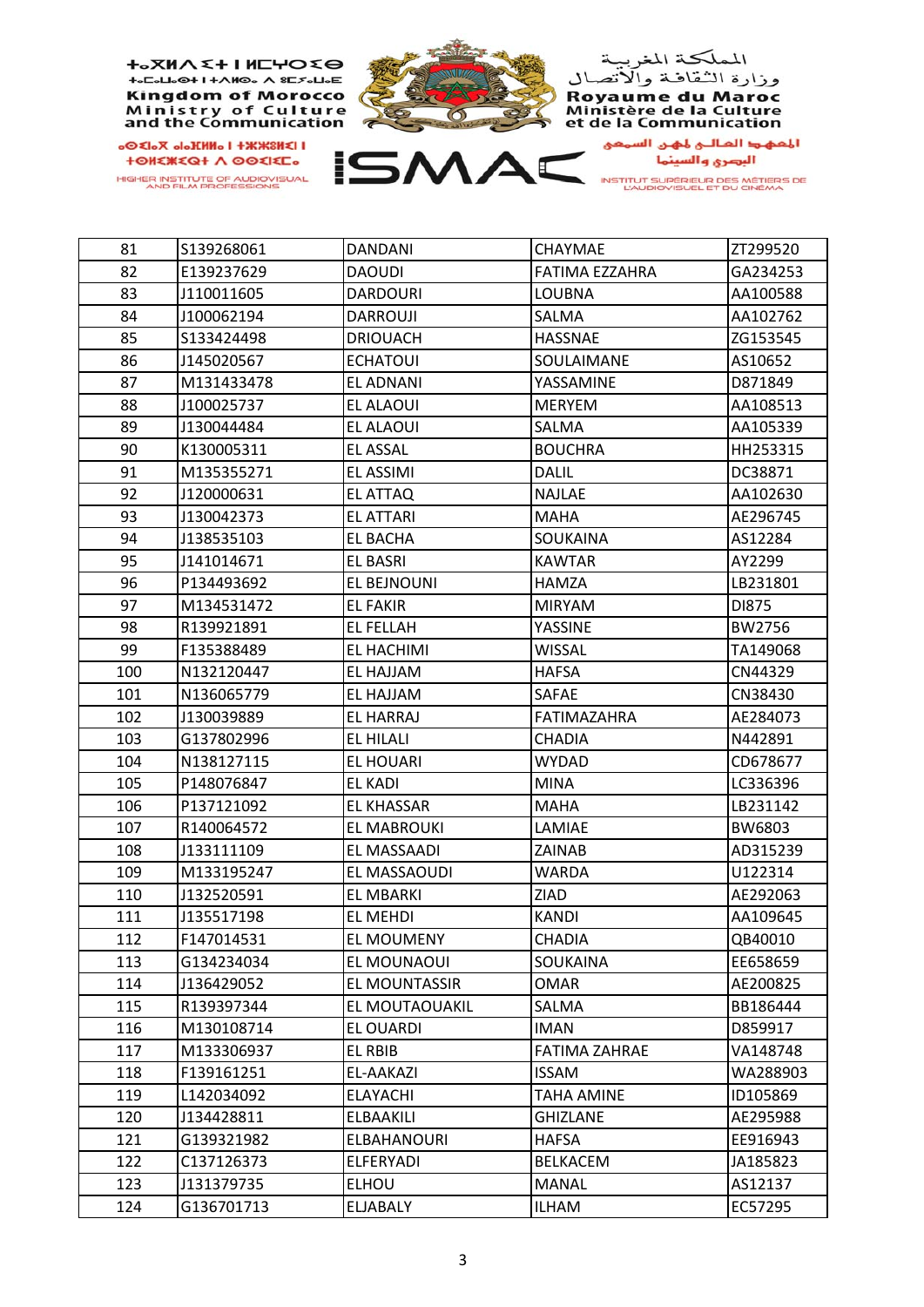

| 125 | J133067578 | <b>ELJAOUHARI</b>       | <b>WIAAM</b>        | AA101515      |
|-----|------------|-------------------------|---------------------|---------------|
| 126 | M141035620 | <b>ELKABOUS</b>         | <b>HAJAR</b>        | V367268       |
| 127 | D132065645 | EL-KEBIR                | <b>SAMIR</b>        | JE309825      |
| 128 | G139618338 | <b>ELLAOUNI</b>         | SARA                | EE854163      |
| 129 | E140051186 | <b>ELMANNAOUI</b>       | <b>NIZAR</b>        | GJ57110       |
| 130 | J110046027 | <b>ELMOUTAMANNI</b>     | <b>KAWTAR</b>       | AA80513       |
| 131 | R134211662 | ER-RABAHY               | <b>IMANE</b>        | T302360       |
| 132 | J138429078 | <b>ESSAFI</b>           | <b>RIM</b>          | AE300754      |
| 133 | J32189040  | <b>ESSAHIL</b>          | <b>OUAFAE</b>       | AA105183      |
| 134 | R144012132 | <b>ESSYAMI</b>          | <b>IKHLASSE</b>     | <b>BA5023</b> |
| 135 | D136543369 | <b>ETAHI</b>            | AYMANE              | JT89414       |
| 136 | E131095568 | <b>ETRICHI</b>          | <b>KHAOULA</b>      | GK156333      |
| 137 | L138325743 | ET-TAJANI               | ANAS                | IE52085       |
| 138 | L145026663 | EZAZAA                  | FATIMA EZZAHRA      | IB251852      |
| 139 | R137548735 | <b>EZZARHONY</b>        | <b>MOHAMED</b>      | BA9803        |
| 140 | J130529871 | <b>FADAILI</b>          | <b>ZAYNEB</b>       | AD301257      |
| 141 | G133593587 | <b>FAKHER EL ABIARI</b> | LAILA               | EE926343      |
| 142 | J134488359 | <b>FATIMA ZAHERAE</b>   | <b>NAOURANE</b>     | A326300       |
| 143 | L138292836 | <b>FATIMAEZZAHRA</b>    | <b>OURHZIF</b>      | 1751505       |
| 144 | J110000364 | <b>FAZOUANE</b>         | <b>OUASSIM</b>      | AA104599      |
| 145 | S139205910 | <b>FILALI</b>           | AYMAN               | T308829       |
| 146 | P110127172 | <b>FITIAN</b>           | YASSIN              | L656962       |
| 147 | J130548639 | <b>FOUGNAR</b>          | <b>YOUSSEF</b>      | AE299334      |
| 148 | R130122879 | <b>GARAOUI</b>          | <b>HOUDA</b>        | BB196830      |
| 149 | R133883340 | <b>GASSIR</b>           | CHAIMAA             | BB192551      |
| 150 | J110013885 | <b>GHAILANE</b>         | <b>OTHMANE</b>      | A747988       |
| 151 | D135242157 | <b>GHARSA</b>           | SAFAE               | JB509417      |
| 152 | J140025726 | <b>GOUBA</b>            | <b>MAROUANE</b>     | AE297062      |
| 153 | J142063024 | <b>GOUDDAR</b>          | <b>GHOUFRANE</b>    | AD305057      |
| 154 | J139354084 | <b>GOUNINE</b>          | <b>ZINEB</b>        | AS13480       |
| 155 | N149029823 | <b>GUEMRA</b>           | CHAYMAE             | CD905611      |
| 156 | H19207402S | <b>HABIBA</b>           | <b>SABRI</b>        | WA298148      |
| 157 | R131553516 | <b>HABOUCHA</b>         | SAFAA               | BE915825      |
| 158 | J110013878 | <b>HADHOUM</b>          | <b>HAJAR</b>        | AA89788       |
| 159 | E142016768 | <b>HAJIRE</b>           | <b>MANAL</b>        | GI3754        |
| 160 | J131377691 | HAJJI                   | SARA                | K565214       |
| 161 | J138482974 | <b>IllAH</b>            | <b>OUMAIMA</b>      | AS13094       |
| 162 | J131533331 | HAJRI                   | AYA                 | AE302277      |
| 163 | S132049859 | <b>HAMAOUI</b>          | <b>FATIMA ZAHRA</b> | R370226       |
| 164 | J130031727 | <b>HAMIDY</b>           | <b>MROUANE</b>      | AD313156      |
| 165 | J133533210 | <b>HAMMOUDA</b>         | <b>KARIMA</b>       | AE297012      |
| 166 | H148067062 | <b>HAMMOUTI</b>         | AKRAME              | F660682       |
| 167 | M137315502 | HANZAZ                  | ZAKARIA             | D877004       |
| 168 | S130013233 | <b>HASSANI</b>          | <b>GHITA</b>        | AD301638      |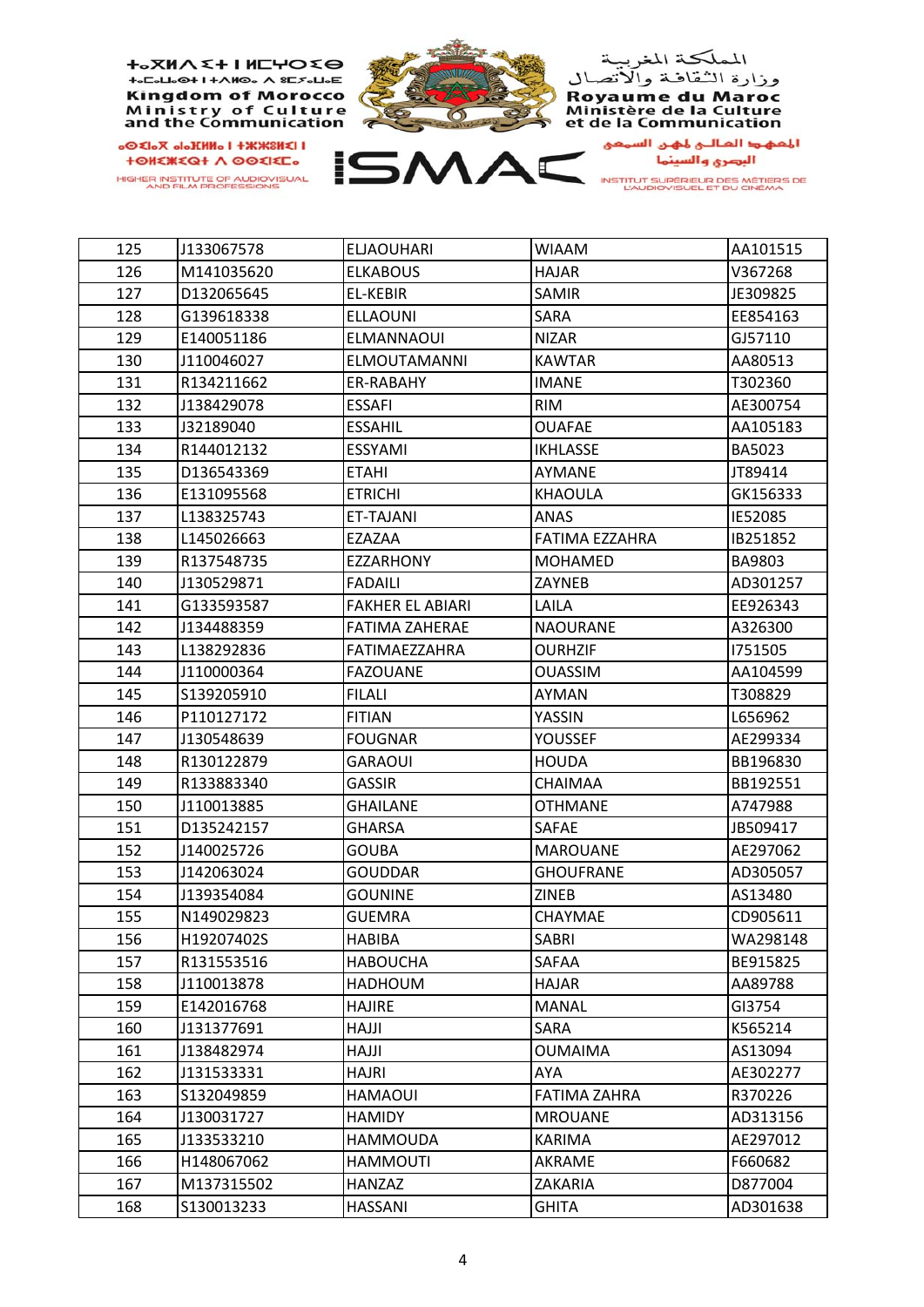

| 169 | S130394954 | <b>HASSINI</b>        | <b>OUMAYMA</b>      | Z634929  |
|-----|------------|-----------------------|---------------------|----------|
| 170 | J137490253 | <b>HASSOUNI</b>       | <b>NADA</b>         | AD320565 |
| 171 | G138622249 | <b>HAZMIRI</b>        | <b>OMAR</b>         | EE924462 |
| 172 | F110037898 | <b>HISSANE</b>        | <b>RIM</b>          | W446474  |
| 173 | P133393985 | <b>HNIKA</b>          | SALMA               | K572757  |
| 174 | F139252985 | <b>HOMMANI</b>        | <b>HIBA</b>         | W434488  |
| 175 | N133042036 | <b>HORRI</b>          | FATIMA EZ-ZAHRA     | CN44071  |
| 176 | J100004191 | <b>HOSSINE</b>        | <b>RJAFALLAH</b>    | AA105580 |
| 177 | J100060426 | <b>HOUSNI</b>         | <b>MAROUANE</b>     | AA108639 |
| 178 | A136013103 | <b>HOUSSAM</b>        | <b>ZEGHARI</b>      | AS12462  |
| 179 | QHFY6589   | <b>IBRAHIM</b>        | <b>AIT MIMOUNE</b>  | PB263652 |
| 180 | R130155844 | <b>ID-LAHCEN</b>      | <b>NADA</b>         | T298643  |
| 181 | J136429141 | <b>IDRISSI</b>        | <b>FATIMA ZAHRA</b> | AE275128 |
| 182 | N130366165 | <b>IDRISSI YAZAMI</b> | <b>MOHAMMED</b>     | CD269228 |
| 183 | E144065989 | ILLOUSSAMEN           | <b>HOUSNA</b>       | G758914  |
| 184 | E146176250 | <b>IMRANI</b>         | AYA                 | GI2877   |
| 185 | E140111327 | JAMAL                 | SOUINI              | GI10730  |
| 186 | N143046145 | <b>JANATI IDRISSI</b> | <b>GHITA</b>        | CD388474 |
| 187 | J136493318 | KAMALOU               | <b>WALID</b>        | AD276023 |
| 188 | J131320432 | <b>KARRERO</b>        | <b>FADWA</b>        | 285594   |
| 189 | R131619037 | <b>KARYM</b>          | <b>DOUNYA</b>       | BB187663 |
| 190 | J135101271 | <b>KEBRITI</b>        | <b>FATIMA ZAHRA</b> | AD314690 |
| 191 | M133453172 | <b>KETTANI</b>        | <b>NISSRINE</b>     | D581040  |
| 192 | J100021105 | <b>KHAM</b>           | <b>ROUKIYA</b>      | AA103349 |
| 193 | J130350730 | <b>KHAMOUJI</b>       | <b>OUMAYMA</b>      | AA101972 |
| 194 | R110146121 | <b>KHOUJIB</b>        | <b>NADA</b>         | B897433  |
| 195 | P149070837 | <b>KOUIHI</b>         | <b>MANAL</b>        | LF52957  |
| 196 | M132286644 | <b>KOUNDI</b>         | SALMA               | D969941  |
| 197 | J143038751 | LAHAMR                | <b>ZOUHAIR</b>      | XA133248 |
| 198 | F137378727 | LAHSINIA              | <b>WISSAL</b>       | Q340943  |
| 199 | J134387980 | LAKHAL                | <b>AMINA AYA</b>    | AE297007 |
| 200 | J130544592 | LAKHDAR               | <b>YOUNES</b>       | AY6621   |
| 201 | J100061413 | LAMRANI               | <b>HAJAR</b>        | AD285503 |
| 202 | S147023299 | LASHAB                | YASSINE             | ZG156231 |
| 203 | D134397269 | LEBBAR                | AAMR                | J557020  |
| 204 | M130028170 | <b>LOTFI</b>          | <b>DRISS</b>        | DO63401  |
| 205 | M143051593 | <b>LOUKILI</b>        | <b>IMANE</b>        | D896066  |
| 206 | J139482978 | <b>MACHROH</b>        | <b>DALAL</b>        | AS8661   |
| 207 | J131542370 | MAJJANI               | ASMAE               | AE279222 |
| 208 | M133232199 | <b>MALLAK</b>         | SOUHAYLA            | DN40928  |
| 209 | S138059122 | <b>MALLEKT</b>        | <b>OUMAIMA</b>      | Z640661  |
| 210 | D138429772 | <b>MANSOURI</b>       | <b>HAFSA</b>        | JC624321 |
| 211 | J136521527 | <b>MARAIME</b>        | <b>AITZAZI</b>      | AE295826 |
| 212 | R131804745 | MARZGUIOUI            | ZAHIRA              | BW19416  |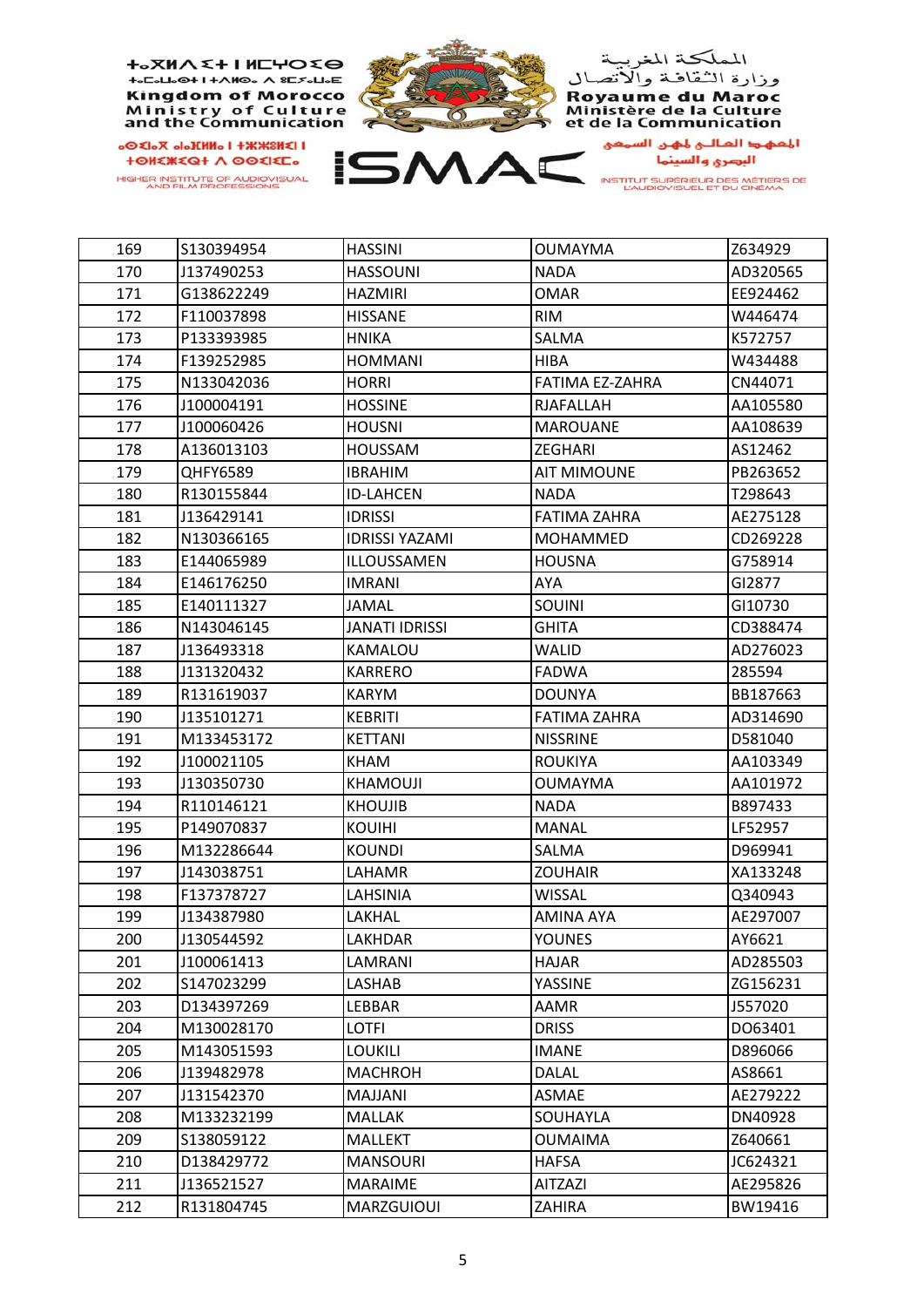

| 213 | J100069692 | <b>MATNI</b>      | <b>NADA</b>          | AA88032   |
|-----|------------|-------------------|----------------------|-----------|
| 214 | J139539479 | <b>MAYAT</b>      | <b>ILYASS</b>        | EE641899  |
| 215 | G132411543 | <b>MAZOUAR</b>    | CHAIMAE              | EA238114  |
| 216 | J133163090 | <b>MEHDIOUI</b>   | <b>HALIMA</b>        | X403433   |
| 217 | J147048711 | <b>MEJDOUBI</b>   | WISSAL               | AD310972  |
| 218 | J130298684 | MEKKAOUI          | <b>HAJAR</b>         | G756812   |
| 219 | J133276294 | <b>MELLOUK</b>    | SARA                 | AE277642  |
| 220 | J135447179 | <b>MIMIL</b>      | <b>KAWTAR</b>        | AE285882  |
| 221 | K134196007 | <b>MINOUCHE</b>   | <b>MANAL</b>         | HH30872   |
| 222 | S149051528 | <b>MOKADMINE</b>  | <b>MORTADA</b>       | ZT289861  |
| 223 | D133240407 | <b>MOUACHA</b>    | <b>WALID</b>         | PA175617  |
| 224 | J136434518 | <b>MOUATASSIM</b> | <b>RIM</b>           | AS11177   |
| 225 | E140177635 | <b>MOUFHIM</b>    | KHAOULA              | GJ64022   |
| 226 | Z196900083 | <b>MOUMOU</b>     | <b>HAFIDA</b>        | JE305848  |
| 227 | J130008063 | <b>NADIRI</b>     | ABIR                 | AE293516  |
| 228 | J110005142 | <b>NAGIB</b>      | AAHD                 | AA69665   |
| 229 | H140045400 | <b>NAJIM</b>      | ZAKARIA              | F671131   |
| 230 | J130038580 | <b>NAMOUS</b>     | MOHAMMED ALI         | AA87241   |
| 231 | J14402697  | NDADANI           | <b>WIAM</b>          | AD314133  |
| 232 | R133634875 | <b>NEDJAR</b>     | ANAS                 | BL151835  |
| 233 | F146062912 | <b>NEM</b>        | <b>MERIEM</b>        | QB38467   |
| 234 | M133285627 | <b>NHART</b>      | <b>HAJAR</b>         | V366870   |
| 235 | D130055383 | <b>NOMAN</b>      | <b>MANAL</b>         | PA173982  |
| 236 | J138474712 | <b>NOUHAYLA</b>   | <b>OUATMANE</b>      | X426111   |
| 237 | S146018351 | <b>OMAYMA</b>     | <b>SNOUSSI</b>       | ZG157943  |
| 238 | J135119804 | OUAALA            | <b>MOHAMMED</b>      | AD316360  |
| 239 | H130028988 | <b>OUALI</b>      | <b>IKHLASS</b>       | FA193426  |
| 240 | D139743566 | OUBELKAS          | <b>IS-MAIYL</b>      | JK39590   |
| 241 | Z195302587 | <b>OUCHEN</b>     | YOUSSEF              | AD256958  |
| 242 | J139543561 | <b>OUISSAL</b>    | CHAKIB               | X420321   |
| 243 | J133387249 | OUISSE            | <b>KAWTAR</b>        | AA102922  |
| 244 | C133099789 | <b>OULAHCEN</b>   | SOUAD                | JA190644  |
| 245 | J138278876 | <b>OULAHCEN</b>   | <b>KAWTAR</b>        | AY8067    |
| 246 | J138175723 | <b>OUMAIMA</b>    | KACHANI              | 672167027 |
| 247 | N139351417 | <b>OUMAYMA</b>    | NAJAH                | CD677207  |
| 248 | J136215684 | <b>OUSAID</b>     | <b>FAYROUZ</b>       | X377013   |
| 249 | G130476057 | <b>OUSSAMA</b>    | <b>HIBA</b>          | Y484602   |
| 250 | L134228463 | <b>OUSSAMA</b>    | <b>MOUHOUCH</b>      | ID99337   |
| 251 | M120083910 | <b>OUZZINE</b>    | WIAM                 | GI3669    |
| 252 | G131637440 | RABAAOUI          | <b>FATIMA ZAHRAE</b> | EE950348  |
| 253 | G134658417 | RAHANI            | IMRAN                | Y502337   |
| 254 | P144020271 | <b>RAHMOUNI</b>   | <b>IMANE</b>         | LB240289  |
| 255 | J130010983 | <b>RAKHTOUNE</b>  | RABAB                | AE291578  |
| 256 | N141035385 | RAQI              | IMANE                | CD355971  |